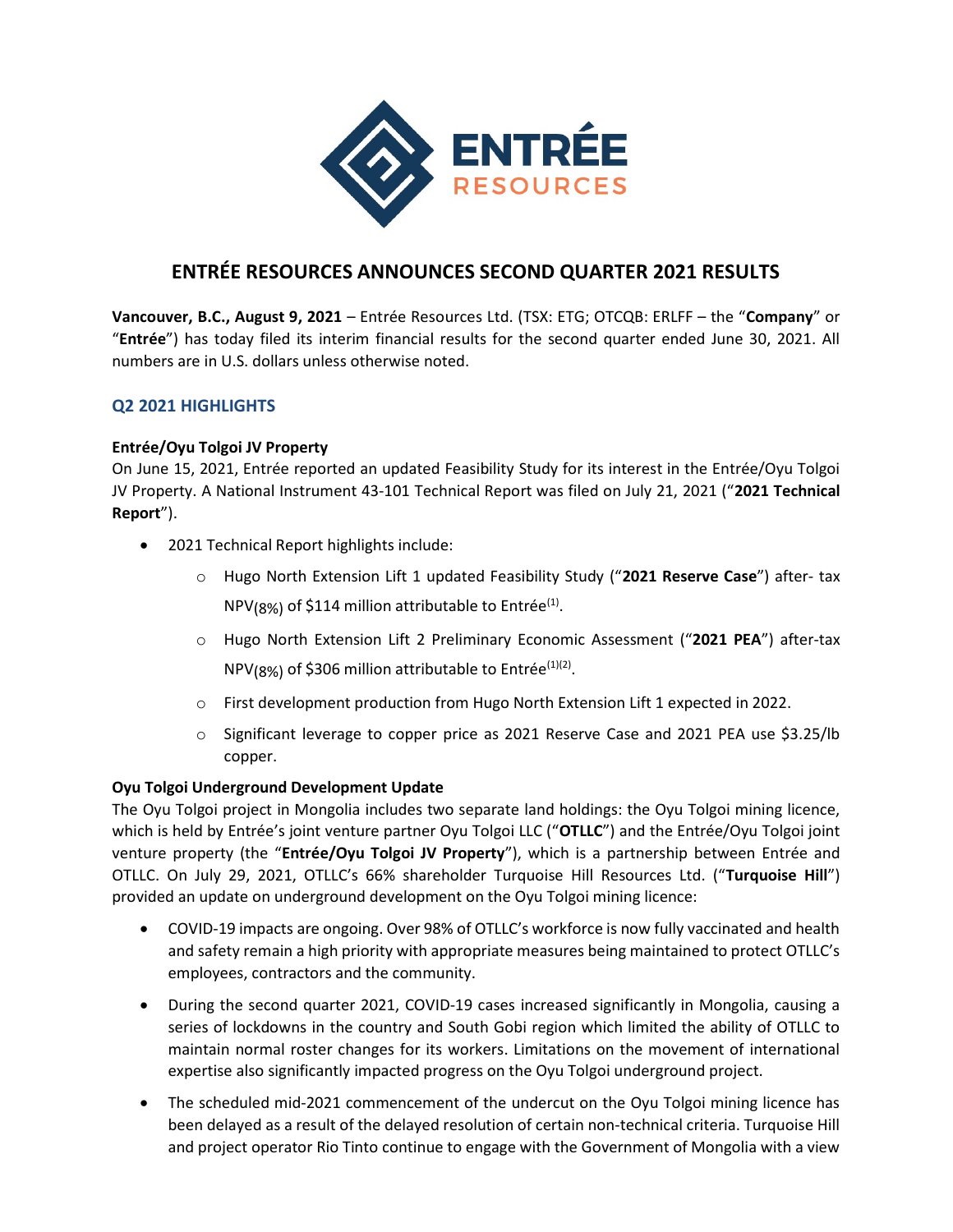to resolving these issues. In addition, the ongoing impacts of COVID-19 on rosters require careful management by OTLLC to ensure that the appropriate personnel are available for undercutting activities.

- At the end of the second quarter 2021, cumulative underground development progress was 57,928 equivalent metres with cumulative conveyor to surface advancement of 14,532 equivalent metres. Turquoise Hill anticipates that development rates will continue to be impacted by COVID-19 restrictions and controls into the third quarter 2021.
- Specialized personnel arrived on site on June 25, 2021 to complete Shaft 4 readiness activities prior to Shaft 3 construction activities. The Shaft 4 sinking team arrived in Mongolia on June 28, 2021.
- Progress on Shafts 3 and 4 has been impacted by travel restrictions and quarantine requirements, which reduced OTLLC's ability to mobilize required personnel to site. Further delays to Shafts 3 and 4 could impact the production ramp up for Panels 1 and 2, although Turquoise Hill has reported that ongoing optimization activities are focused on minimizing any departure from the planned schedule. Shafts 3 and 4 are required to support production from Panels 1 and 2 during ramp up to 95,000 tonnes per day. The Hugo North Extension deposit on the Entrée/Oyu Tolgoi JV Property is located at the northern portion of Panel 1.

#### Corporate

- Q2 2021 operating loss was \$0.6 million compared to an operating loss of \$0.5 million in Q2 2020.
- Q2 2021 operating cash outflow before working capital was \$0.6 million compared to an operating cash outflow before working capital of \$0.4 million in Q2 2020.
- As at June 30, 2021, the cash balance was \$7.4 million and the working capital balance was \$7.1 million. The Company holds the majority of its cash in Canadian currency.
- The Company recognizes the unprecedented situation surrounding the ongoing COVID-19 pandemic and is closely monitoring the effect of the COVID-19 pandemic on its business and operations and will continue to update the market on the impacts to the Company's business and operations in relation to these extraordinary circumstances.
- (1) Long term metal prices used in the net present value economic analysis are: copper US\$3.25/lb, gold US\$1,591.00/oz and silver US\$21.08/oz.
- (2) The 2021 PEA is based on Indicated and Inferred mineral resources from Lift 2 as the second potential phase of development and mining on the Hugo North Extension deposit. The economic analysis in the 2021 PEA is based on a conceptual mine plan and does not have as high a level of certainty as the 2021 Reserve Case. The 2021 PEA is preliminary in nature and includes Inferred mineral resources that are considered too speculative geologically to have the economic considerations applied to them that would enable them to be categorized as mineral reserves, and there is no certainty that the 2021 PEA will be realized. Mineral resources are not mineral reserves and do not have demonstrated economic viability.
- (3) The 2021 Reserve Case and the 2021 PEA are based on information in OTLLC's 2020 Oyu Tolgoi Feasibility Study ("OTFS20") or otherwise provided by OTLLC. Neither OTFS20 nor the results of the 2021 Reserve Case and 2021 PEA reflect the impacts of the COVID-19 pandemic, which are ongoing and continue to be assessed by OTLLC.

# OUTLOOK AND STRATEGY

The Company's primary objective for the 2021 year is to work with other Oyu Tolgoi stakeholders to advance potential amendments to the joint venture agreement (the "Entrée/Oyu Tolgoi JVA") that currently governs the relationship between Entrée and OTLLC and upon finalization, transfer the Shivee Tolgoi and Javhlant mining licences to OTLLC as manager of the Entrée/Oyu Tolgoi joint venture (the "Entrée/Oyu Tolgoi JV"). The form of Entrée/Oyu Tolgoi JVA was agreed between the parties in 2004,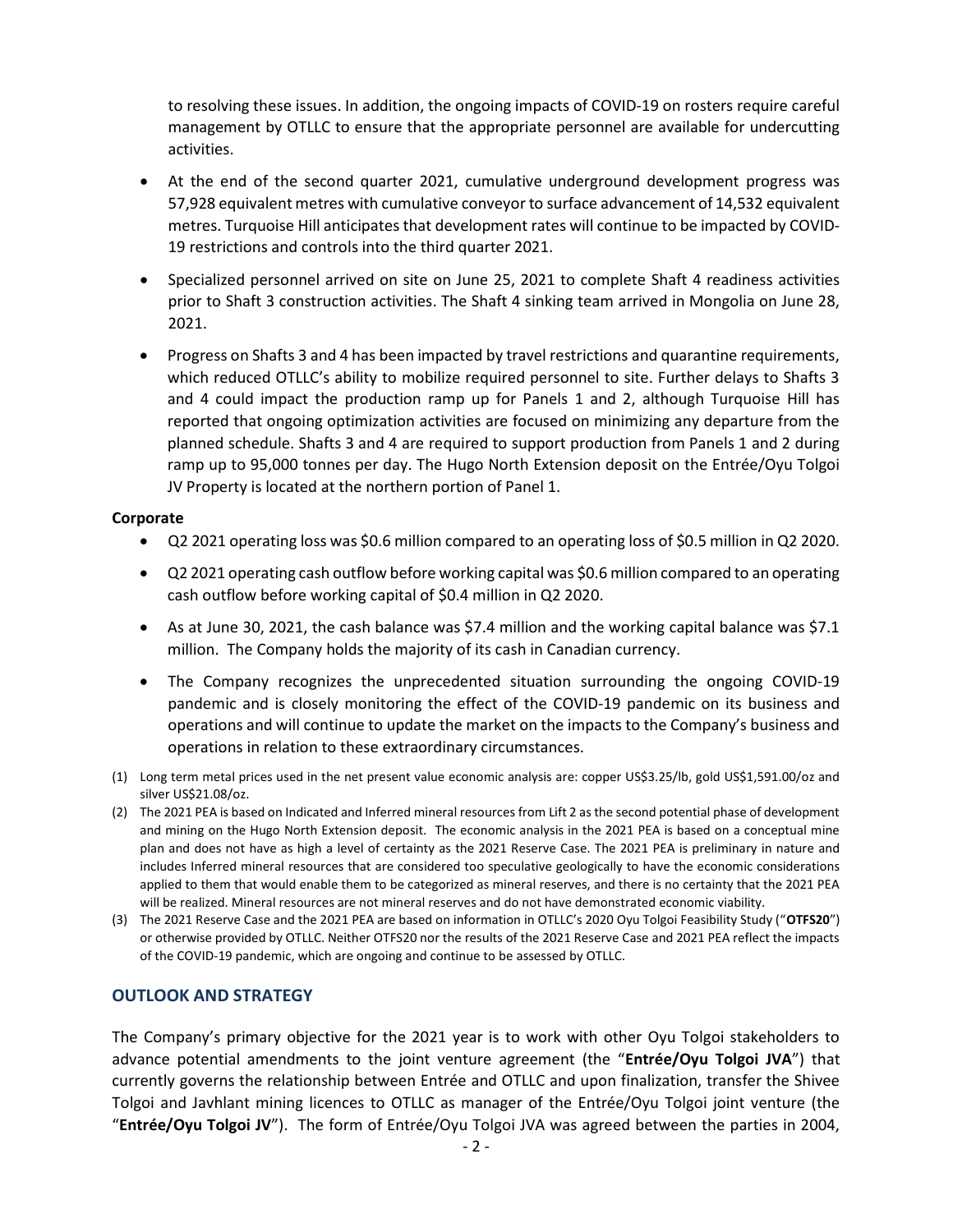prior to the execution of the 2009 Oyu Tolgoi Investment Agreement among the Government of Mongolia, OTLLC, Rio Tinto and Turquoise Hill and commencement of underground development. The Company currently is registered in Mongolia as the 100% ultimate holder of the Shivee Tolgoi and Javhlant mining licences.

The Company believes that amendments that align the interests of all stakeholders as they are now understood, would be in the best interests of all stakeholders, provided there is no net erosion of value to Entrée. No agreements have been finalized and there are no assurances agreements may be finalized in the future.

The Company's interim financial statements and Management's Discussion and Analysis ("MD&A") for the second quarter ended June 30, 2021 are available on the Company's website at www.EntreeResourcesLtd.com, on SEDAR at www.sedar.com and on EDGAR at www.sec.gov.

### QUALIFIED PERSON

Robert Cinits, P.Geo., consultant to Entrée and the Company's former Vice President, Corporate Development, and a Qualified Person as defined by NI 43-101, has approved the technical information in this release. For further information on the Entrée/Oyu Tolgoi JV Property, see the 2021 Technical Report titled "Entrée/Oyu Tolgoi Joint Venture Project, Mongolia, NI 43-101 Technical Report", with an effective date of May 17, 2021, available on SEDAR at www.sedar.com.

### ABOUT ENTRÉE RESOURCES LTD.

Entrée Resources Ltd. is a Canadian mining company with a unique carried joint venture interest on a significant portion of one of the world's largest copper-gold projects – the Oyu Tolgoi project in Mongolia. Entrée has a 20% or 30% carried participating interest in the Entrée/Oyu Tolgoi JV, depending on the depth of mineralization. Sandstorm Gold Ltd., Rio Tinto and Turquoise Hill are major shareholders of Entrée, holding approximately 24%, 9% and 8% of the shares of the Company, respectively. More information about Entrée can be found at www.EntreeResourcesLtd.com.

# FURTHER INFORMATION

David Jan Investor Relations Entrée Resources Ltd. Tel: 604-687-4777 | Toll Free: 1-866-368-7330 E-mail: djan@EntreeResourcesLtd.com

This News Release contains forward-looking statements within the meaning of the United States Private Securities Litigation Reform Act of 1995 and forward-looking information within the meaning of applicable Canadian securities laws with respect to corporate strategies and plans; the value and potential value of assets and the ability of Entrée to maximize returns to shareholders; timing and status of Oyu Tolgoi underground development; the expected timing of first development production from Lift 1 of the Entrée/Oyu Tolgoi JV Property; the future prices of copper, gold and silver; the estimation of mineral reserves and resources; the realization of mineral reserve and resource estimates; projected mining and process recovery rates; estimates of capital and operating costs, mill throughput, cash flows and mine life; anticipated business activities; and future financial performance.

In certain cases, forward-looking statements and information can be identified by the use of words such as "plans", "expects" or "does not expect", "is expected", "budgeted", "scheduled", "estimates", "forecasts", "intends", "anticipates", or "does not anticipate" or "believes" or variations of such words and phrases or statements that certain actions, events or results "may", "could", "would", "might", "will be taken", "occur" or "be achieved". While the Company has based these forward-looking statements on its expectations about future events as at the date that such statements were prepared, the statements are not a guarantee of Entrée's future performance and are based on numerous assumptions regarding present and future business strategies; the correct interpretation of agreements, laws and regulations; local and global economic conditions and negotiations and the environment in which Entrée will operate in the future, including commodity prices, projected grades, projected dilution, anticipated capital and operating costs, anticipated future production and cash flows, and the anticipated location of certain infrastructure and